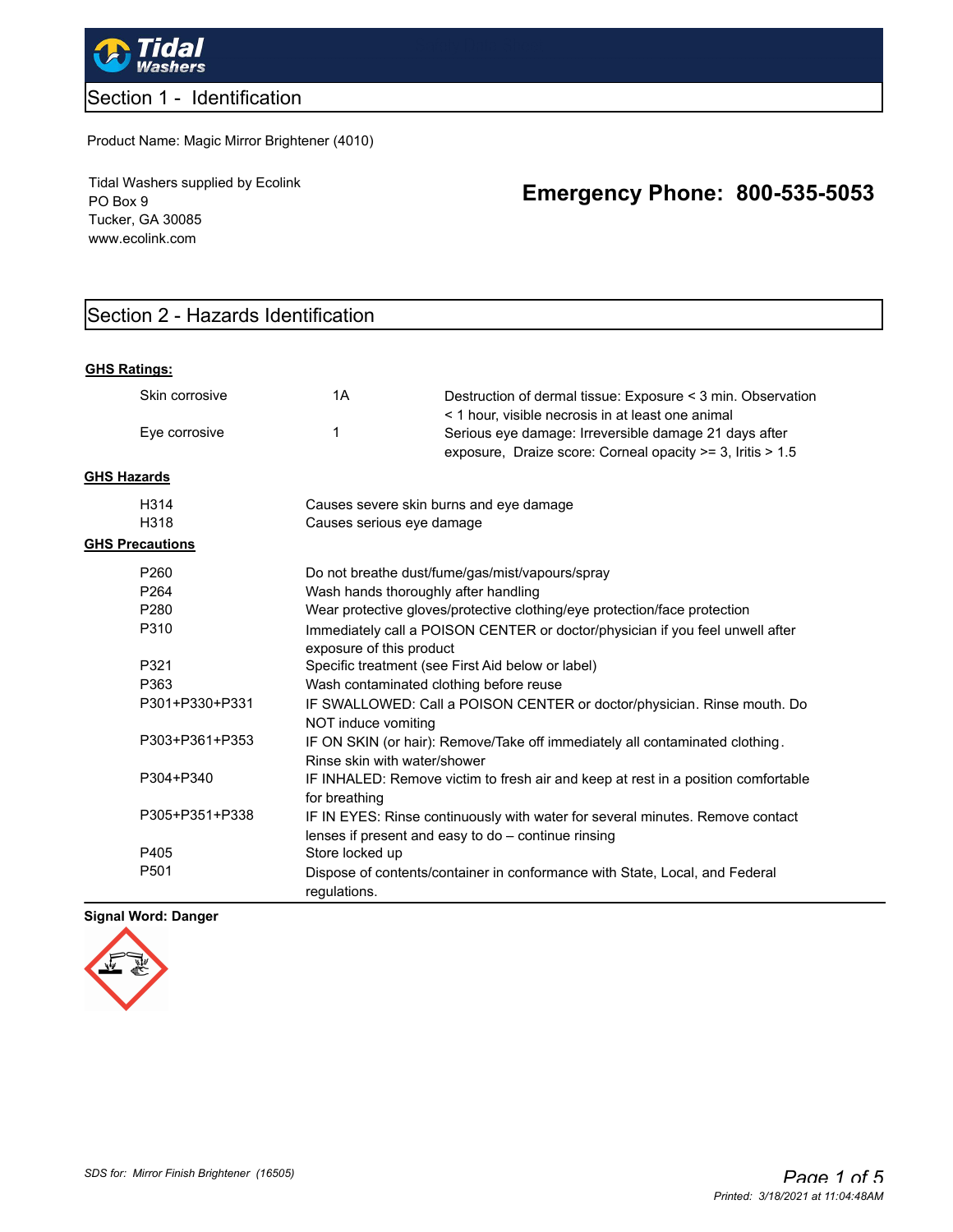## Section 3 - Composition, Information on Ingredients

| <b>Chemical Name</b>                | <b>CAS number</b> | <b>Weight Concentration %</b> |
|-------------------------------------|-------------------|-------------------------------|
| Phosphoric Acid                     | 7664-38-2         | $30.00\% - 40.00\%$           |
| Glycolic Acid                       | 79-14-1           | $1.00\% - 5.00\%$             |
| Secondary Alkyl, Aryl Sulfonic Acid | 85536-14-7        | $1.00\% - 5.00\%$             |
| Nonylphenol, ethoxylated            | 127087-87-0-9     | $1.00\% - 5.00\%$             |
| Xylenesulfonic acid sodium salt     | 1300-72-7         | $0.10\% - 1.00\%$             |
| Ethoxylated alcohol phosphate       | 154518-39-5       | $0.00\% - 0.10\%$             |

## Section 4 - First Aid Measures

#### **After inhalation:**

Take affected persons into fresh air and keep quiet. Supply fresh air. Call a doctor immediately

**After eye contact:** Rinse opened eye for several minutes under running water. Call a doctor immediately.

**After skin contact:** Immediately wash with water and soap and rinse thoroughly. Call a doctor immediately.

**After swallowing:** Rinse out mouth and then drink plenty of water. Do not induce vomiting; call for medical help

immediately. NOTE: Never give an unconscious person anything to drink.

Information for doctor:

**Most important symptoms and effects, both acute and delayed:** Causes severe skin burns and eye damage. Gastric or intestinal disorders · Indication of any immediate medical attention and special treatment needed Medical supervision for at least 48 hours.

| Section 5 - Fire Fighting Measures                                                         |      |  |  |  |
|--------------------------------------------------------------------------------------------|------|--|--|--|
| Flash Point: N/A                                                                           |      |  |  |  |
| LEL:                                                                                       | UEL: |  |  |  |
| The product is not flammable                                                               |      |  |  |  |
| CO2, powder or water spray. Fight larger fires with water spray or alcohol resistant foam. |      |  |  |  |

· For safety reasons unsuitable extinguishing agents: Water with full jet

Hazardous Decomposition:

None Known

**Advice for firefighters Protective equipment:** Wear self-contained respiratory protective device.

Wear fully protective suit. Additional information Cool endangered receptacles with water spray .

Use fire extinguishing methods suitable to surrounding conditions.

## Section 6 - Accidental Release Measures

**Personal precautions, protective equipment and emergency procedures:** Wear protective equipment. Keep unprotected persons away. Mount respiratory protective device.

**Environmental precautions:** Dilute with plenty of water. Do not allow to enter sewers/ surface or ground water. **Methods and material for containment and cleaning up:** Absorb liquid components with liquid-binding material. Use neutralizing agent.Dispose contaminated material as waste according to Section13. Ensure adequate ventilation.

## Section 7 - Handling & Storage

**Precautions for safe handling:** Keep receptacles tightly sealed. Ensure good ventilation/exhaustion at the workplace. When diluting always pour product into water and not vice versa.

**Information about fire - and explosion protection:** No special measures required.

**Conditions for safe storage, including any incompatibilities:** Store only in the original receptacle. Use polyolefine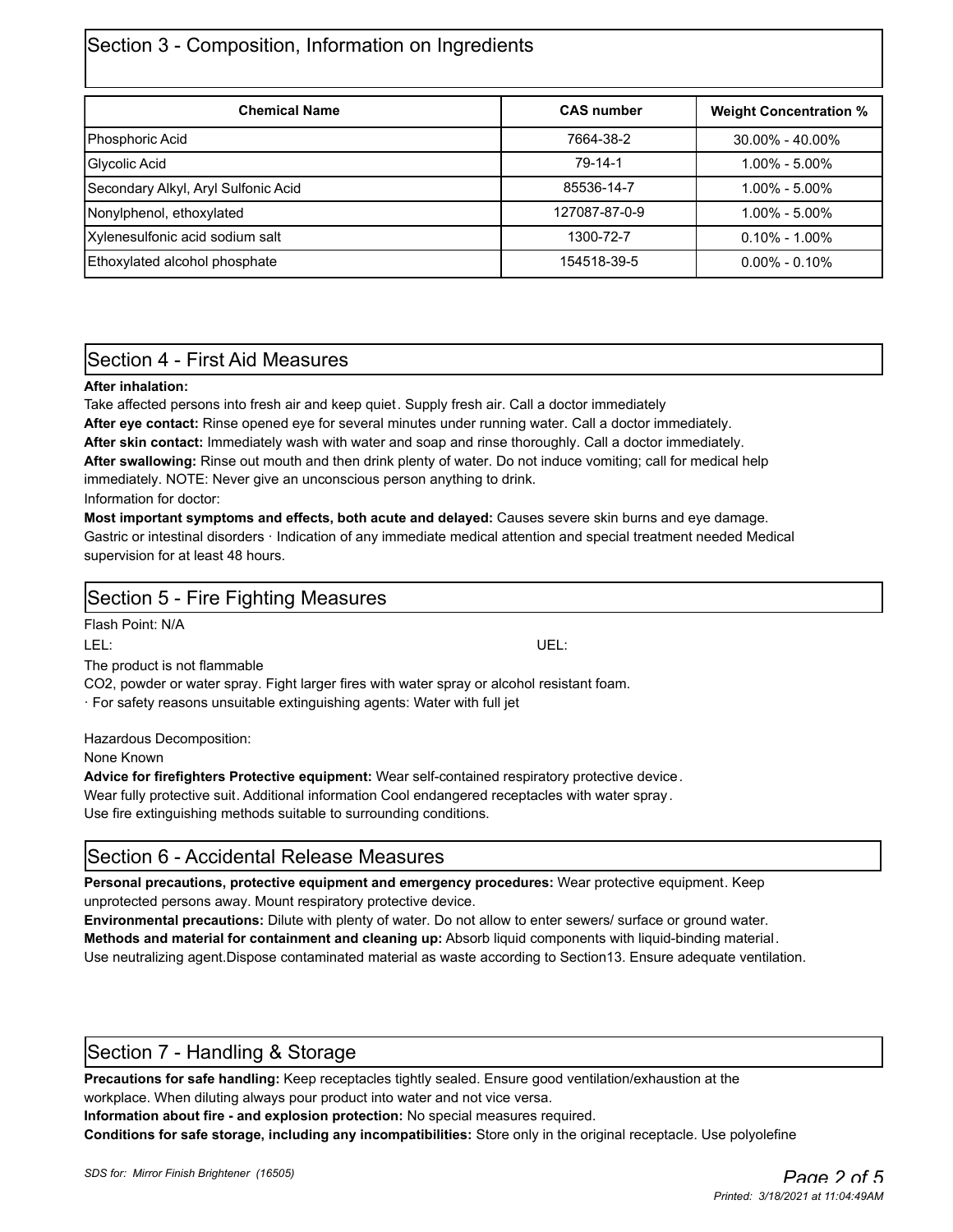receptacles. Provide acid-resistant floor.

**Suitable material for receptacles and pipes:** Stainless steel.

**Information about storage in one common storage facility:** Store away from reducing agents. Store away from metals. Do not store together with alkalis (caustic solutions). Do not store together with organic materials. **Further information about storage conditions:** Keep container tightly sealed.

## Section 8 - Exposure Controls/Personal Protection

| <b>Chemical Name / CAS No.</b>                       |                                                                          |                                                 |                                                                                            |
|------------------------------------------------------|--------------------------------------------------------------------------|-------------------------------------------------|--------------------------------------------------------------------------------------------|
| Phosphoric Acid<br>7664-38-2                         | <b>OSHA Exposure Limits</b><br>$TWA-8hrs: 1 mg/m3$<br>STEL-15min.:2mg/m3 | <b>ACGIH Exposure Limits</b><br>Not Established | <b>Other Exposure Limits</b><br>Not Established                                            |
| Glycolic Acid<br>$79-14-1$                           | Not Established                                                          | Not Established                                 | <b>Exposure Limit Values</b><br>Glycolic acid<br>AEL * (DUPONT) 10<br>mg/m3 8 & 12 hr. TWA |
| Secondary Alkyl, Aryl<br>Sulfonic Acid<br>85536-14-7 | Not Established                                                          | Not Established                                 | Not Established                                                                            |
| Nonylphenol, ethoxylated<br>127087-87-0-9            | Not Established                                                          | Not Established                                 | Not Established                                                                            |
| Xylenesulfonic acid sodium<br>salt<br>1300-72-7      | Not Established                                                          | Not Established                                 | Not Established                                                                            |
| Ethoxylated alcohol<br>phosphate<br>154518-39-5      | Not Established                                                          | Not Established                                 | Not Established                                                                            |

**General protective and hygienic measures:** The usual precautionary measures are to be adhered to when handling chemicals. Do not eat or drink while working. Keep away from foodstuffs, beverages and feed. Immediately remove all soiled and contaminated clothing. Wash hands before breaks and at the end of work. Avoid contact with the eyes and skin.

**Respiratory protection:** Use suitable respiratory protective device only when aerosol or mist is formed. In case of brief exposure or low pollution use respiratory filter device. In case of intensive or longer exposure use self-contained respiratory protective device.

**Limitation and supervision of exposure into the environment:** Avoid discharging of Hydrochloric / Phosphoric acid solutions into municipal wastewater, surface water or soils, when such discharges are expected to cause significant pH changes.

**Risk management measures:** Regular control of the pH value previous to or during discharges into open waters is required. Discharges should be carried out as to minimize pH changes in receiving surface waters. In general most aquatic organisms can tolerate pH values in the range of 6-9.

#### **Eye protection:** Tightly sealed goggles

**Body protection:** Acid resistant protective clothing,Boots

**Protection of hands:** Protective gloves. The glove material has to be impermeable and resistant to the product/ the substance/ the preparation. · Material of gloves Butyl rubber, BR Fluorocarbon rubber (Viton) Nitrile rubber, NBR Natural rubber, NR Chloroprene rubber, CR Neoprene gloves

**Penetration time of glove material:** The exact break through time has to be found out by the manufacturer of the protective gloves and has to be observed.

**Not suitable are gloves made of the following materials:** Leather gloves

## Section 9 - Physical & Chemical Properties

# Appearance Hazy Liquid **Appearance** Hazy Liquid **Appearance**  $\mathsf{P}^{\mathsf{H}}$  <2

**Color** Green **Color Creen Color Creen Color Creen Color Creen Color Creen Creen Creen C**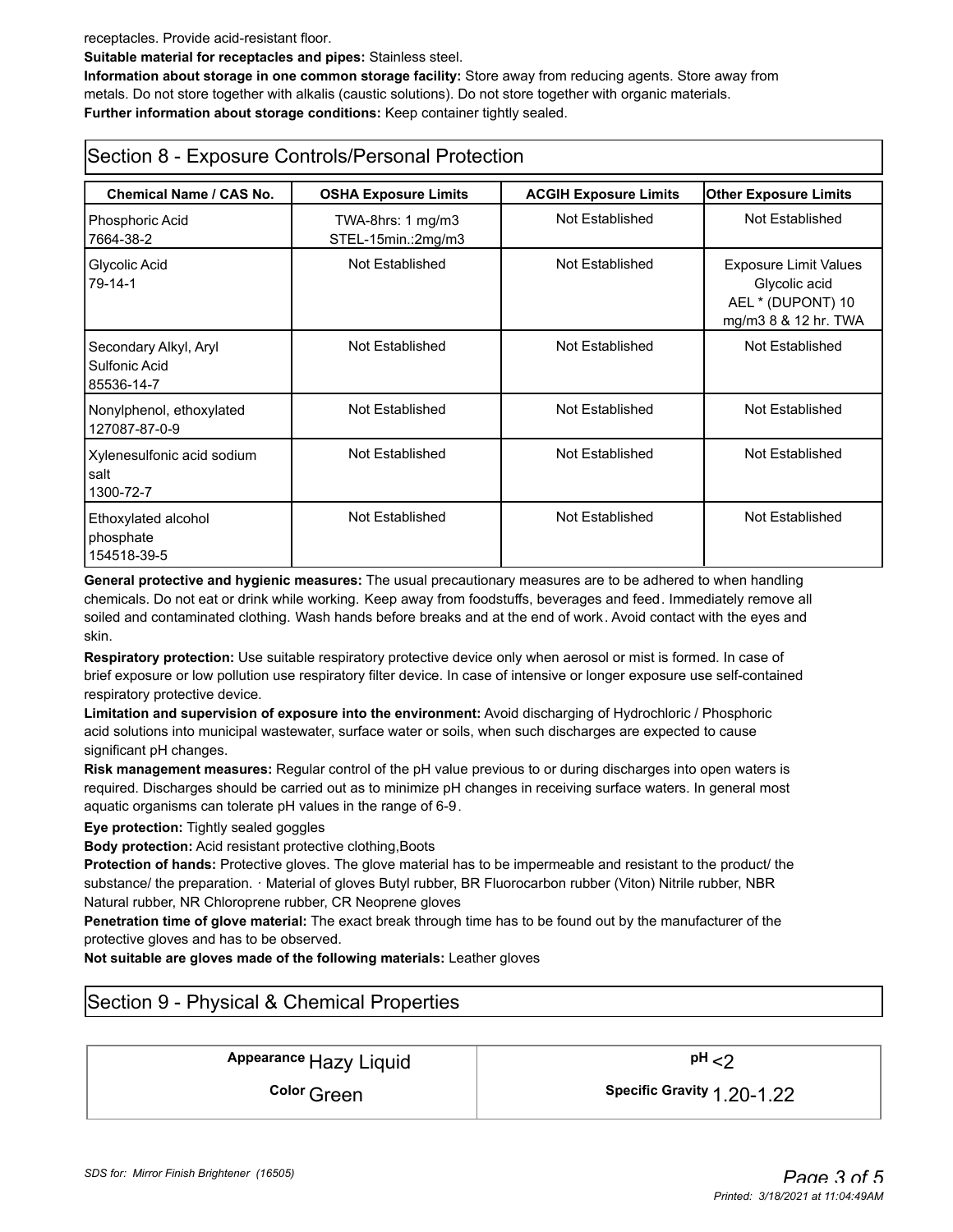## Section 10 - Stability & Reactivity

#### **STABLE**

#### **INCOMPATABILITIES:**

Avoid contact with oxidizing agents (e.g. nitric acid, peroxides and chromates). Inorganic acids and bases.

None Known

Bases. Oxidizing agents. Reducing agents. Cyanides. Sulfides. Metals such as sodium, potassium or magnesium.

Materials To Avoid Alkalines, metal oxides, metals, metal alloys, and organic matters, fluorine, strong reducing agents, bases, sulphur trioxide, phosphorus pentoxide. Strong oxidizing agents, Strong bases

#### **DECOMPOSITION:**

Carbon Monoxide and other toxic vapors None Known Can react with metals generating toxic hydrogen gas.

Oxides of Sodium, Oxides of Phosphorus This product may yield sulfur dioxide and oxides of sulfur.

Hazardous polymerization will not occur.

### Section 11 - Toxicological Information

### **Mixture Toxicity** Inhalation Toxicity LC50: 224mg/L

| <b>CAS Number</b><br>None                       | Description                                                                       | % Weight                                                                                                                                                                             | Carcinogen Rating<br>N/A                                                          |  |
|-------------------------------------------------|-----------------------------------------------------------------------------------|--------------------------------------------------------------------------------------------------------------------------------------------------------------------------------------|-----------------------------------------------------------------------------------|--|
| Section 12 - Ecological Information             |                                                                                   |                                                                                                                                                                                      |                                                                                   |  |
|                                                 | Do not discharge into waterways. The strong lowering of pH can destroy organisms. |                                                                                                                                                                                      |                                                                                   |  |
| <b>Component Ecotoxicity</b><br>Phosphoric Acid | <b>Acute Fish Toxicity</b><br>water intake.                                       |                                                                                                                                                                                      | Harmful to aguatic life in very low concentrations. May be dangerous if it enters |  |
| Glycolic Acid                                   | <b>Aquatic Toxicity</b><br>Glycolic acid                                          | 96 h LC50 : Pimephales promelas (fathead minnow) 164 mg/l<br>72 h EbC50 : Pseudokirchneriella subcapitata (green algae) 22.5 mg/l<br>48 h EC50 : Daphnia magna (Water flea) 141 mg/l |                                                                                   |  |

### Section 13 - Disposal Considerations

#### **Recommendation:**

Must not be disposed together with household garbage. Do not allow product to reach sewage system. Disposal must be made according to official regulations.

Small amounts may be diluted with plenty of water and washed away. Dispose of bigger amounts in accordance with Local Authority requirements.

#### **Uncleaned packaging Recommendation:**

Empty contaminated packagings thoroughly. They may be recycled after thorough and proper cleaning. Packagings that may not be cleansed are to be disposed of in the same manner as the product. Disposal must be made in